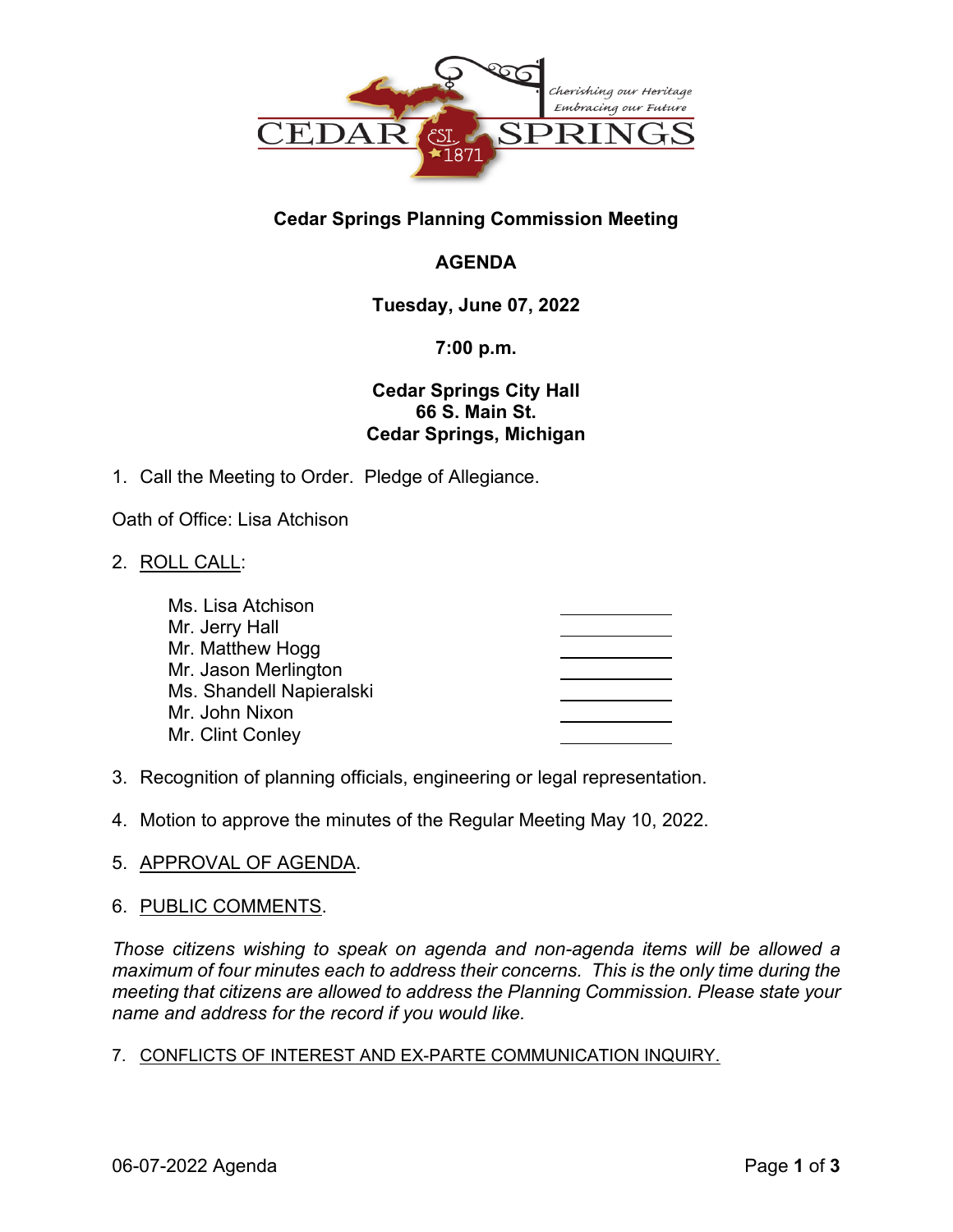#### 8. SCHEDULED PUBLIC HEARINGS.

- A. Public Hearing for an Ordinance To Amend Section 32-556 Pertaining To The Swimming Pools Of Chapter 32, "Zoning," Of The Code Of Ordinances Of The City Of Cedar Springs. The Proposed Ordinance Modifies and Sets Standards For Swimming Pools For The City Of Cedar Springs.
	- i. Motion to recommend to the City Council to approve An Ordinance To Amend Section 32-556 Pertaining To The Swimming Pools Of Chapter 32, "Zoning," Of The Code Of Ordinances Of The City Of Cedar Springs.
- B. Public Hearing For A Special Land Use For Tripp Provisions LLC, At 4116 17 Mile Rd Cedar Springs, MI 49319: The Applicant Is Seeking Special Land Use Approval For A Recreational (Adult-Use) Marihuana Processor. The Property Is Zoned HC Highway Commercial, The Applicant Requests Special Land Use Approval In That District. The Municipal Code, Sec. 32-421(21) Requires Approval From The Planning Commission For This Request. The Parcel Number Is 41-02-36-100-004.
	- i. Motion to approve of a zoning permit and Special Land Use for Tripp Provisions LLC for a Recreational Marihuana Processor at 4116 Seventeen Mile Rd.

#### 9. SITE PLAN REVIEWS.

- A. Motion to approve of the site plan for the White Creek Flats multi-family development project to be located on property commonly known as 14300 White Creek Ave. subject the following conditions:
	- i) Approval of the 425 conditional land transfer between the City and Solon Twp.
	- ii) Approval of the requiring rezoning of the property to the R-3 Multiple Family Residential
	- iii) Modification of the Final Site Plan to include
- B. Motion to approve of the Zoning Permit and Special Land Use for the proposed use of the 54 N. Park St. property as a Church
	- i) SLU Public Hearing Held 03-08-2022
	- ii) Modified Ordinance Chapter 32-696(b)

#### 10. OTHER BUSINESS.

- A. Review and discuss the proposed Industrial Building Façade Requirements Ordinance
- B. Review and discuss the minimum/maximum parking requirements in the zoning ordinance for commercial and industrial uses.
	- i) Sec. 32-616 Application and Design
	- ii) Sec 32-617 Schedule of Parking Requirements
- 11. OPEN DISCUSSION FOR ISSUES NOT ON THE AGENDA.